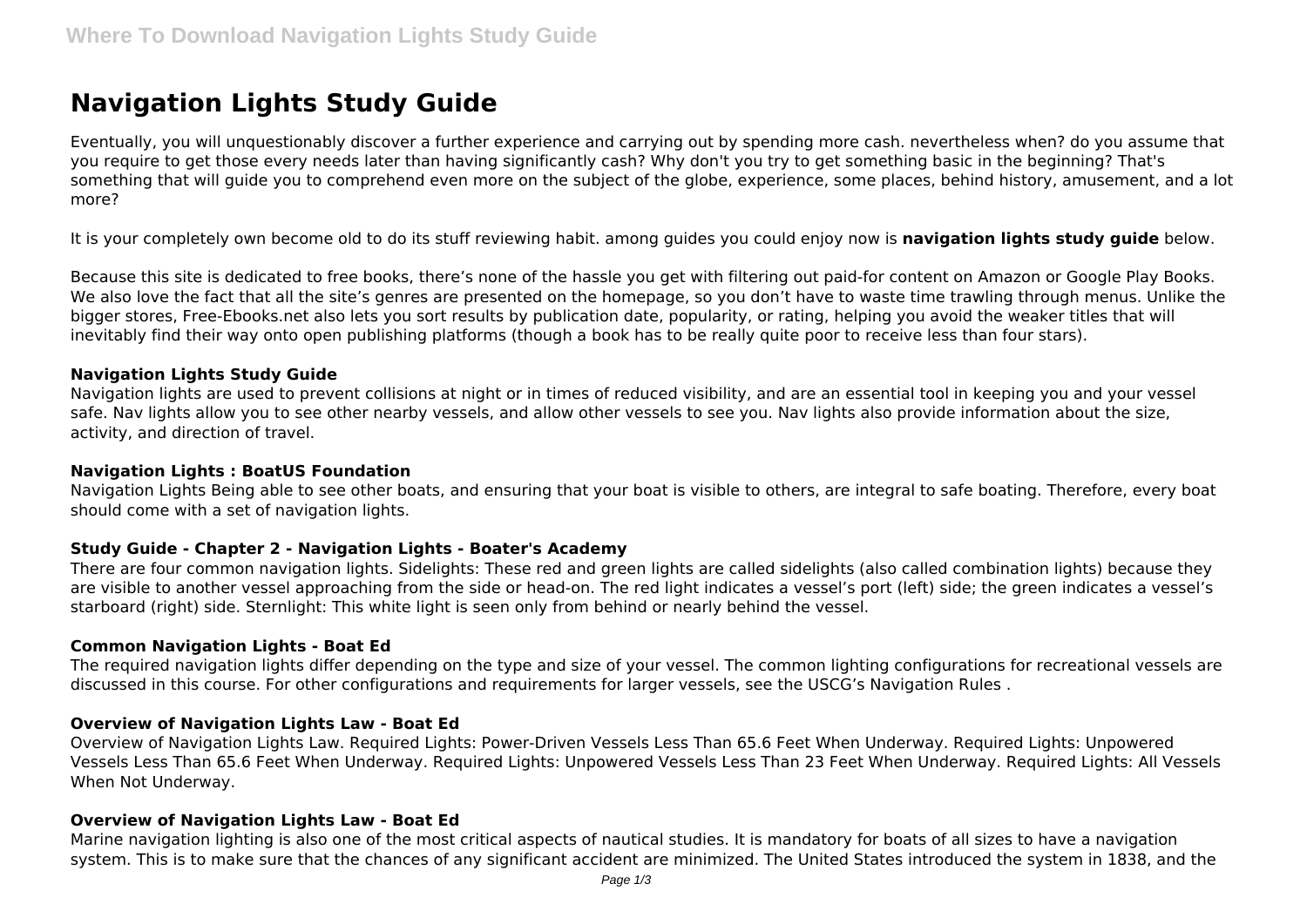United Kingdom followed suit.

## **ULTIMATE Guide To Marine Navigation Lighting - Rules and ...**

The following illustrate the required navigation lights as described in the International Regulations for Preventing Collisions at Sea along with some memory aids and real world notes. Every effort has, and is being made to ensure the accuracy of this information and to continue to add aditional real world notes and examples - should you have any comments, corrections, or suggestions please ...

### **Illustrated Navigation Lights - The Bosun's Mate**

Red and green sidelights, one sternlight, and two all-round lights in a vertical line (upper red, lower green) also meet the navigation lights requirement for sailboats that are not operating under engine power (Rule 25).

### **Required Navigation Lights: Sailboats Under Sail**

Yellow over Yellow, a hip or pushing fellow – stern lights, inland rules only. Yellow over White, my towing hawsers tight – stern lights, anywhere. You've got to have a lot of balls to be aground – the day shape being three black balls. ... Navigation Rules Study Guide ...

#### **Navigation Rules Study Guide - boatswainsmate.net**

Abbreviated Guide To Navigation Rules Of the Road Based on the Navigation Rules International – Inland(Commandant Instruction M16672.2D, 1999) CONDUCT OF VESSELS IN RESTRICTED VISIBILITY (From Rule 19) If you hear a fog signal forward of your beam, or if you detect by radar another vessel forward of your beam, take avoiding action in ample time.

## **Rules of the Road Quick Reference - United States Coast ...**

If your boat is greater than 39.4 feet but less than 65.6 feet, or 20 meters, you need the following set of navigation lights: A masthead light is a white light at the front of the boat. The masthead light needs to be visible across 225 degrees and from two miles away. A stern light, which is a white light at the rear of the boat.

### **Boat Navigation Lights: Types and Location | BOATERexam.com®**

The Nav Lights & Shapes – Lights quiz is designed to help all recreational and professional seafarers learn how to identify the vessels in their vicinity and the activities they are engaged in. The lights displayed follow an international code specified by the International Regulations for Preventing Collisions at Sea (ColRegs).

## **Test yourself Boating Quiz from SafeSkipper**

Light Rules are covered under the Navigation Light Equipment section. The Rules of the Road are published by the U. S. Government Printing Office, and are available in any boating supply stores. Every boat owner should have a copy, but they are mandatory to be kept on vessels over 12 meters (39.4 feet) in length.

### **Rules of the Road : BoatUS Foundation**

green light on starboard side and red light on port side each… white light placed as nearly as practicable at stern showing a… yellow light placed as nearly as practicable at stern showing…

### **navigation lights Flashcards and Study Sets | Quizlet**